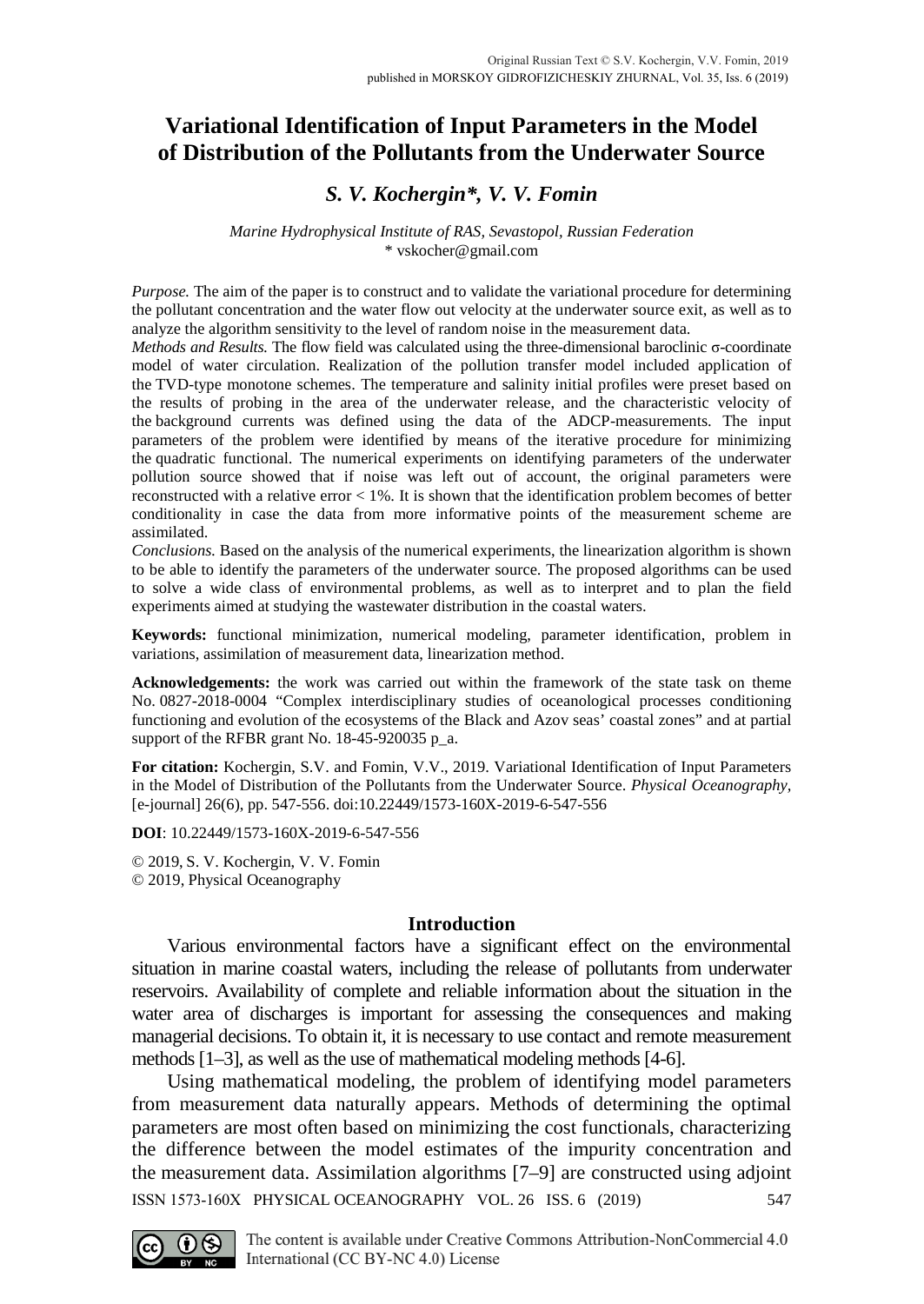equations [10]. Such procedures are especially effective when the required parameters are variable in space and time. When some numerical modeling constants are subject to identification, one of the effective procedures for finding the optimal parameters is the estimation method based on the linearization [11, 12]. In this case, the problem in variations is solved once, which can sometimes be very effective for iterative identification of parameters.

The present paper is aimed to construct and validate the variational procedure for determining input parameters of a transfer model. A numerical hydrothermodynamic model is considered [13], in which the parameters to be identified are the pollution concentration in the underwater source (hereinafter  $C_p$ ) and the outflow velocity at the release from it (hereinafter  $w<sub>n</sub>$ ). It should be noted that the identification of such parameters is an important task, since obtaining their real values is usually problematic.

### **Dynamical model**

The nonlinear baroclinic model described in [13–15] is used to calculate the flow fields, impurity concentration, temperature and salinity of sea water in the area of underwater outlet. It is based on three-dimensional σ-coordinate equations of ocean dynamics in the Boussinesq and hydrostatics approximation of the following form (summation over the indices  $\alpha$  and  $\beta$ , which hereinafter change from 1 to 2, is assumed):

$$
\frac{\partial}{\partial t}(Du_{\alpha}) + \Lambda u_{\alpha} + \varepsilon_{\alpha\beta} f Du_{\beta} + g D \frac{\partial \eta}{\partial x_{\alpha}} + DB_{\alpha} = \frac{\partial}{\partial x_{\beta}} \Big( D\tau_{\alpha\beta} \Big) + \frac{\partial}{\partial \sigma} \Big( \frac{K_M}{D} \frac{\partial u_{\alpha}}{\partial \sigma} \Big), \tag{1}
$$

$$
\frac{\partial \eta}{\partial t} + \frac{\partial}{\partial x_{\alpha}} \left( Du_{\alpha} \right) + \frac{\partial w_{*}}{\partial \sigma} = 0, \qquad (2)
$$

$$
\frac{\partial}{\partial t}(DT) + \Lambda T = \frac{\partial}{\partial x_{\beta}} \left( A_{T} \frac{\partial T}{\partial x_{\beta}} \right) + \frac{\partial}{\partial \sigma} \left( \frac{K_{T}}{D} \frac{\partial T}{\partial \sigma} \right),\tag{3}
$$

$$
\frac{\partial}{\partial t}(DS) + \Delta S = \frac{\partial}{\partial x_{\beta}} \left( A_{S} \frac{\partial S}{\partial x_{\beta}} \right) + \frac{\partial}{\partial \sigma} \left( \frac{K_{S}}{D} \frac{\partial S}{\partial \sigma} \right),\tag{4}
$$

$$
\frac{\partial}{\partial t}(DC) + \Lambda C = \frac{\partial}{\partial x_{\beta}} \left( A_C \frac{\partial C}{\partial x_{\beta}} \right) + \frac{\partial}{\partial \sigma} \left( \frac{K_C}{D} \frac{\partial C}{\partial \sigma} \right),\tag{5}
$$

$$
\rho = \rho(T, S),\tag{6}
$$

$$
\Lambda \varphi = \frac{\partial}{\partial x_{\beta}} \Big( Du_{\beta} \varphi \Big) + \frac{\partial}{\partial \sigma} \Big( w_{*} \varphi \Big) , \qquad B_{\alpha} = \frac{g}{\rho_{0}} \Bigg( \frac{\partial}{\partial x_{\alpha}} D_{\sigma}^{0} \rho d\sigma' + \sigma \frac{\partial D}{\partial x_{\alpha}} \rho \Bigg) , \tag{7}
$$

$$
\tau_{\alpha\alpha} = 2A_M \frac{\partial u_{\alpha}}{\partial x_{\alpha}}, \qquad \tau_{\alpha\beta} = \tau_{\beta\alpha} = A_M \left( \frac{\partial u_{\beta}}{\partial x_{\alpha}} + \frac{\partial u_{\alpha}}{\partial x_{\beta}} \right),
$$
(8)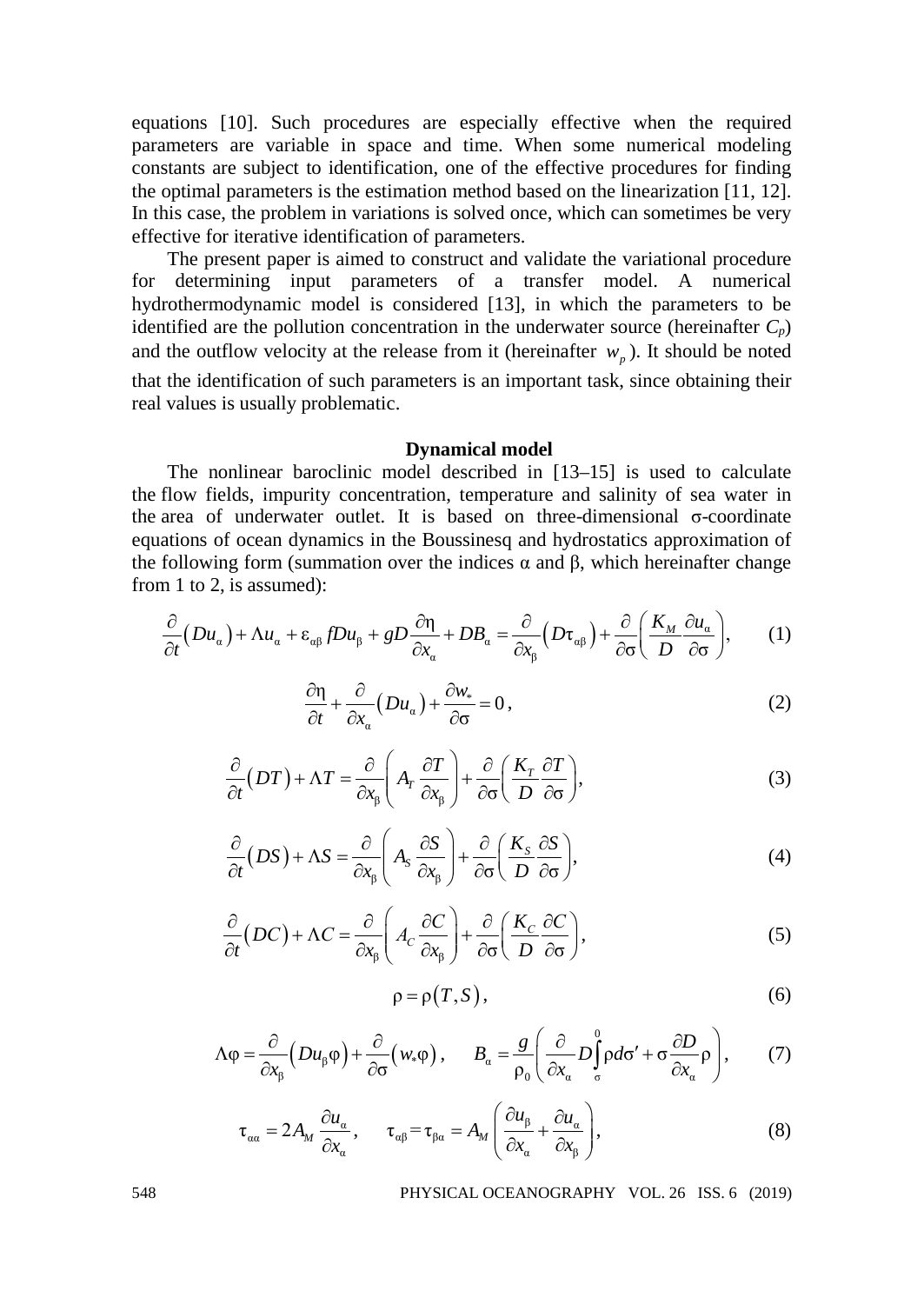where  $x_1 = x$ ,  $x_2 = y$ ;  $\sigma$  – dimensionless vertical coordinate varying within –1 to 0;  $D = h_0 + \eta$  – dynamic depth;  $\tau_{\alpha\beta}$  – the turbulent stress tensor components;  $A_M$ ,  $K_M$ ,  $A_T$ ,  $K_T$ ,  $A_S$ ,  $K_S$ ,  $A_C$ ,  $K_C$  – coefficients of turbulent viscosity and diffusion;  $g$  – free fall acceleration;  $f$  – the Coriolis parameter;  $\rho_0$  – mean water density;  $\varepsilon_{\alpha\beta} = 0$  when  $\alpha = \beta$ ;  $\varepsilon_{12} = -1$ ;  $\varepsilon_{21} = 1$ ,  $C$  – contaminating impurity concentration; *T*, *S* – water temperature and salinity.

Sought variables of the system  $(1) - (8)$  are  $(u_1, u_2) = (u, v)$  – horizontal velocity components,  $w_*$  – flow velocity component normal to the surfaces  $\sigma$  = const, fields *T*, *S*, *C* and sea water density field  $\rho$ .

On the free surface  $(\sigma = 0)$  the boundary conditions are of the following form

$$
w_* = 0, \quad \frac{K_M}{D} \frac{\partial u_\alpha}{\partial \sigma} = 0, \quad \frac{K_T}{D} \frac{\partial T}{\partial \sigma} = 0, \quad \frac{K_S}{D} \frac{\partial S}{\partial \sigma} = 0, \quad \frac{K_C}{D} \frac{\partial C}{\partial \sigma} = 0. \tag{9}
$$

The boundary conditions at the bottom outside the source  $(\sigma = -1, x \neq x_p, y \neq y_p)$  are written as follows:

$$
w_* = 0, \quad \frac{K_M}{D} \frac{\delta u_\alpha}{\partial \sigma} = \mu |u| u_\alpha, \quad \frac{K_T}{D} \frac{\partial T}{\partial \sigma} = 0, \quad \frac{K_S}{D} \frac{\partial S}{\sigma} = 0, \quad \frac{K_C}{D} \frac{\partial C}{\sigma} = 0, \quad (10)
$$

where  $\mu$  – bottom friction coefficient;  $|u| = \sqrt{u_1^2 + u_2^2}$ .

The boundary conditions at the bottom in the source action scope  $(\sigma = -1, x = x_n, y = y_n)$  can be represented in the following form [14]:

$$
w_* = w_p, \quad \frac{K_M}{D} \frac{\partial u_\alpha}{\partial \sigma} = \mu |u| u_\alpha, \tag{11}
$$

$$
w_p T - \frac{K_r}{D} \frac{\partial u_a}{\partial \sigma} = w_p T_p, \quad w_p S - \frac{K_s}{D} \frac{\partial S}{\partial \sigma} = w_p S_p, \quad w_p C - \frac{K_c}{D} \frac{\partial C}{\partial \sigma} = w_p C_p. \tag{12}
$$

At the initial moment of time, three-dimensional hydrothermodynamic fields and the concentration field of the pollutant are described by the following conditions:

$$
u = U_0
$$
,  $v = w = 0$ ,  $\eta = 0$ ,  $T = T_0(\sigma)$ ,  $S = S_0(\sigma)$ ,  $C = 0$ . (13)

Here *u, v, w* – components of the flow velocity along the axes *x, y,*  $\sigma$ correspondingly;  $U_0$  – depth constant background flow velocity;  $T_0(\sigma)$  – background temperature distribution; *S*<sub>0</sub>( $\sigma$ ) – background salinity distribution;  $w_p = Q_p/d^2$  – water outflow rate,  $Q_p$  – water consumption; *d* – horizontal source size;  $T_p$ ,  $S_p$  – temperature and salinity of outflowing water;  $C_p$  – impurity concentration at the source exit.

The numerical procedure for solving the system of equations is based on the separation of the barotropic and baroclinic components in the velocity field and the use of explicit schemes for horizontal coordinates and implicit schemes for σcoordinate. The coefficients of horizontal turbulent diffusion are calculated by PHYSICAL OCEANOGRAPHY VOL. 26 ISS. 6 (2019) 549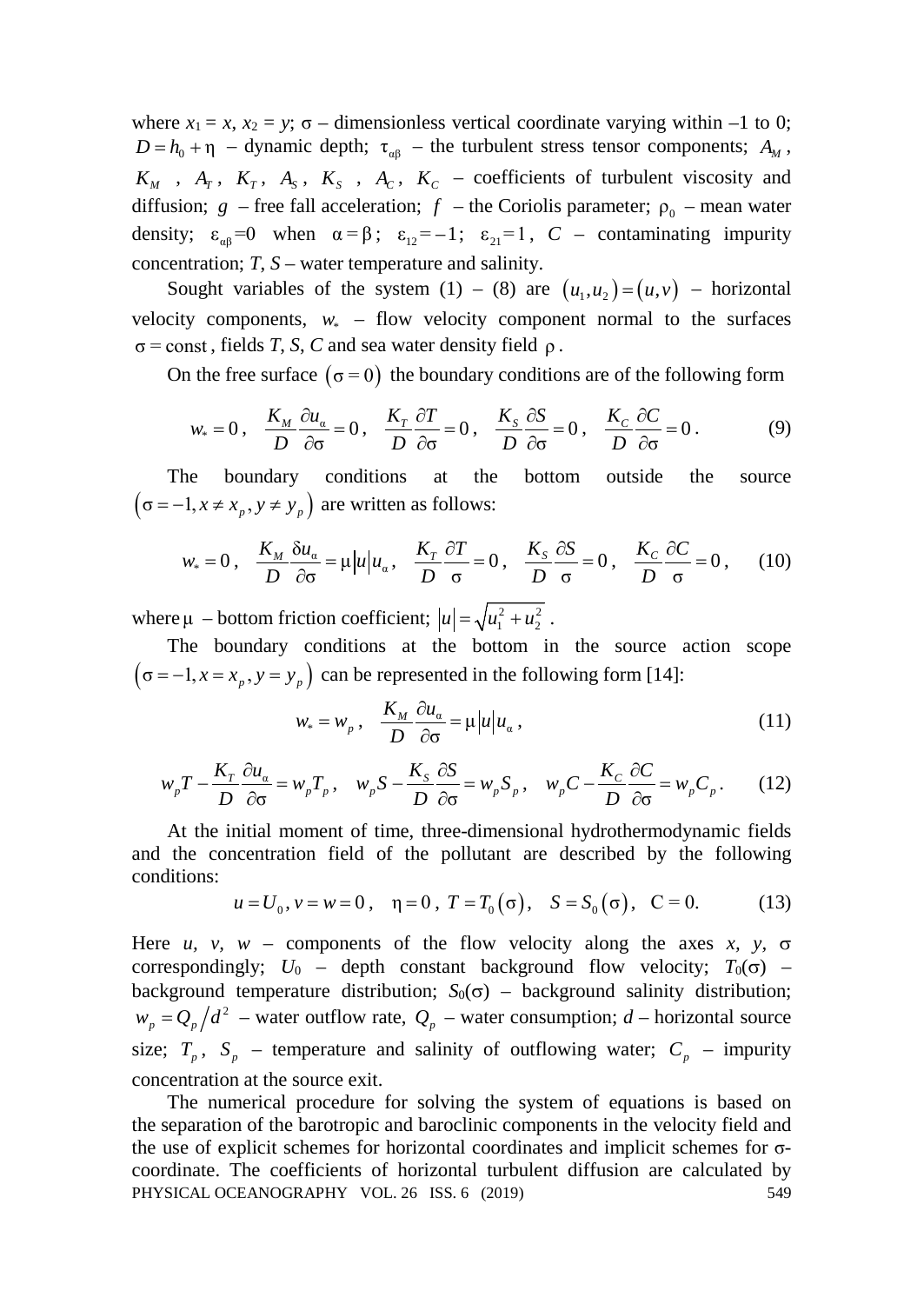the Smagorinsky formula [16]. The vertical turbulent viscosity and diffusion coefficients are determined by the Maylor – Yamada model [13, 17]. To approximate the advective terms in the model equations, the TVD schemes are used [18, 19]. They have the property of monotonicity, which is an important condition for adequate modeling of gradient fields. The algorithm for the numerical implementation of the model is described in detail in [14].

The problem is solved on a time interval  $[0, t_0]$  in a rectangular region  $\Omega = \{0 \le x \le L; 0 \le y \le L; -1 \le \sigma \le 0\}$  with liquid lateral borders and a free surface. When  $t > 0$  at the basin bottom ( $\sigma = -1$ ) in the local area  $\Omega_p$  the source of mass begins to act.

## **Algorithm of the pollution concentration identification in the source**

Consider the case when  $C_p$  is selected as the parameter to be identified. Such

a problem can be solved based on the linearization method [11]. Let *p*  $V = \frac{\partial C}{\partial G}$  $=\frac{\partial C}{\partial C_n}$  – is

*C*-function variation relative to the required parameter  $C_p$ . According to [20], for the equation (5) with boundary conditions from  $(9) - (13)$ , the following problem is written in variations below:

$$
\frac{\partial}{\partial t}(DV) + \Lambda V = \frac{\partial}{\partial x}\left(A_C \frac{\partial V}{\partial x}\right) + \frac{\partial}{\partial y}\left(A_C \frac{\partial V}{\partial y}\right) + \frac{\partial}{\partial \sigma}\left(\frac{K_C}{D} \frac{\partial V}{\partial \sigma}\right),\tag{14}
$$

$$
\frac{K_c}{D}\frac{\partial V}{\partial \sigma} = 0 \quad \text{when} \quad \sigma = 0,
$$
\n(15)

$$
\frac{K_c}{D}\frac{\partial V}{\partial \sigma} = 0 \quad \text{when } \sigma = -1 \quad \text{and} \quad (x, y) \notin \Omega_p,
$$
 (16)

$$
\frac{K_c}{D}\frac{\partial V}{\partial \sigma} = w_p(V-1) \text{ when } \sigma = -1 \text{ and } (x, y) \in \Omega_p.
$$
 (17)

Let the problem (14) – (17) is solved within the time interval  $[0, t_0]$  in the region  $\Omega$ . Then, to solve the problem of identifying the parameter  $C_p$ , it is necessary to find the minimum of the following functional:

$$
J = \frac{1}{2} \langle P\big(RC - C_{obs}\big), P\big(RC - C_{obs}\big)\rangle, \tag{18}
$$

where  $\langle a,b\rangle = \int_{0}^{b}$ 0 , *t*  $a,b\rangle = |$ ||| abd $\Omega dt$  $=\iiint_{\Omega} abd\Omega dt$  – scalar product;  $C_{obs}$  – measured values of *C* at given

points in the region  $\Omega$  at certain time points;  $R$  – projection operator in the observation point;  $P -$  operator of zero filling of the residual field in the absence of measurement data.

Suppose the variable C in the form

$$
C = \overline{C} + V\left(C_p - C_p^*\right),\tag{19}
$$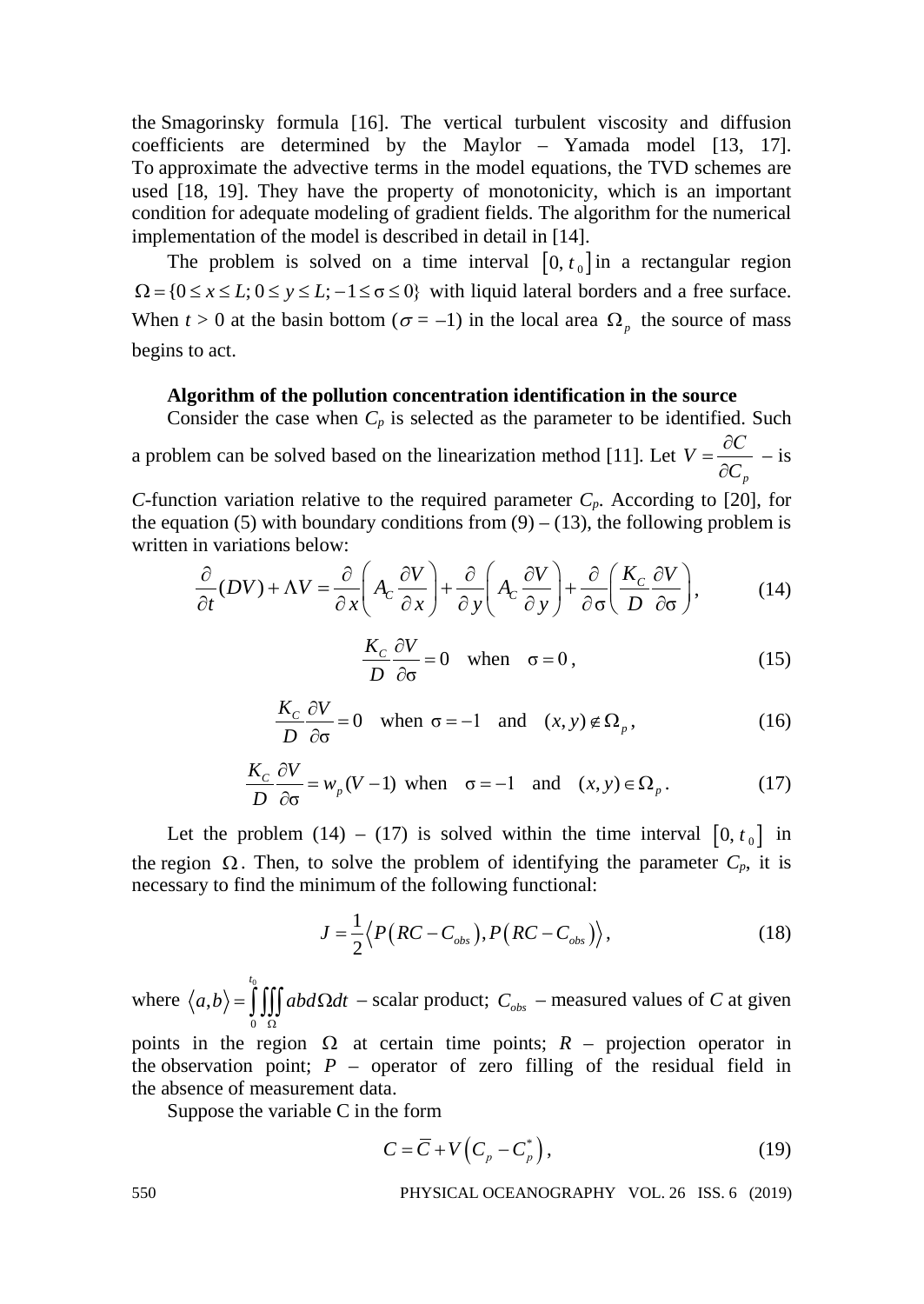where  $\overline{C}$  – some assessment of pollution concentration, and  $C_p^*$  – its true meaning to be identified. After substituting (19) into (18) we obtain

$$
J = \frac{1}{2} \langle P\Big(R\Big(\overline{C} + V\Big(C_p - C_p^*\Big)\Big) - C_{obs}\Big), P\Big(R\Big(\overline{C} + V\Big(C_p - C_p^*\Big)\Big) - C_{obs}\Big)\rangle. \tag{20}
$$

Further for simplicity we drop the dash above  $\overline{C}$ . From the stationary condition  $\frac{c}{2a} = 0$ *p J*  $\frac{\partial J}{\partial C_n} = 0$  we have

$$
C_p^* = C_p + \frac{\langle P(RC - C_{obs}), PRV \rangle}{\langle PRV, PRV \rangle}.
$$
 (21)

Formula (21) is also valid for the case when there are measurements, for example, only on the sea surface. Then the problem of constructing the cost functional (18) is solved by the corresponding choice of the operators *P* and *R*.

Identification algorithm of the parameter  $C_p$  is implemented iteratively. First, the problem is solved once in variations  $(14) - (17)$  and the variable *V* is determined. Next, a certain initial approximation for the parameter  $C_p$  is specified and the main problem (1) – (13) is solved. Subsequently,  $C_p$  is estimated by the following formula

$$
C_p^n = C_p^{n-1} + \frac{\langle P\big(RC^n - C_{obs}\big), PRV\big\rangle}{\langle PRV, PRV\rangle},\tag{22}
$$

where  $n = 1, 2, ..., N$  – iteration number.

### **Algorithm of source outflow velocity identification**

Outflow velocity identification  $w_p$  within the system (1) – (13) is significantly more complicated than  $C_p$  identification, since it leads to a nonlinear problem in variations. This problem, even in the approximation of constant coefficients  $A_{\mu}$ ,  $K_T$ ,  $K_S$ ,  $K_C$  is quite complex to solve. Therefore, the following simplified identification algorithm is proposed. At the first stage, the variation  $V = \frac{OC_p}{2}$ *p C V*  $=\frac{\partial C}{\partial w}$ is determined by averaging over the ensemble of solutions to a series of basic problems for various values of  $w_p$  in the vicinity of the true value  $w_p = w_p^*$ . At the second stage, the initial approximation is set for the outflow velocity and the value  $w_p$  is refined by the following formula

$$
w_p^n = w_p^{n-1} + \frac{\left\langle P\left(RC^n - C_{obs}\right), PRV\right\rangle}{\left\langle PRV, PRV\right\rangle}.
$$
 (23)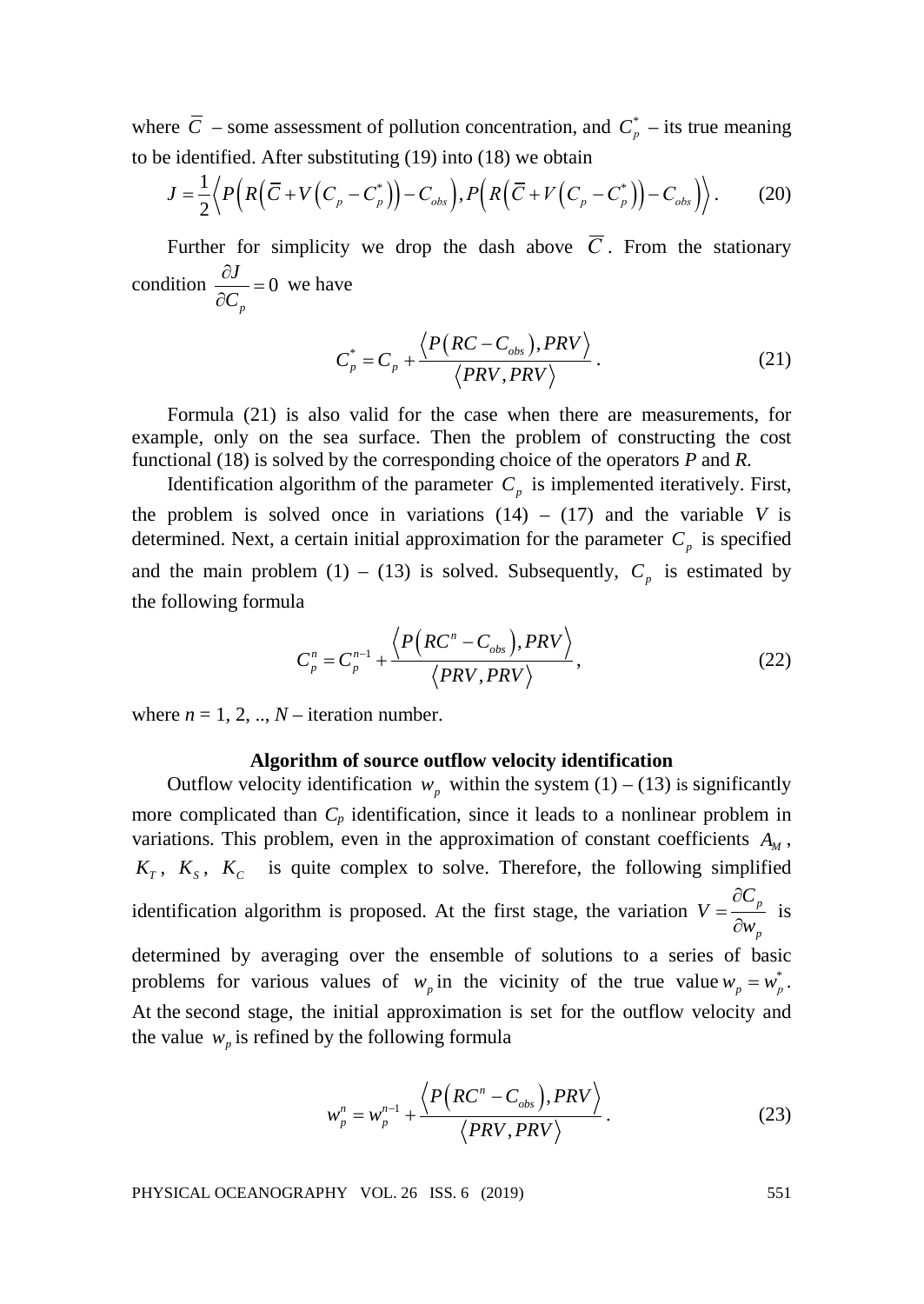Expression (23) is obtained from the stationarity condition  $\frac{\partial J}{\partial z} = 0$ *p*  $\frac{\partial J}{\partial w_p} = 0$  for the functional (18), where the value *C* is represented as  $C = \overline{C} + V(w_n - w_n)$ .

# **Numerical experiments and discussion of the results**

Model calculations were carried out for the area of the Golubaya Bay of Sevastopol, where the main outlet of urban wastewater is located. The computational domain had a horizontal size  $L = 2$  km and a depth of  $h_0 =$  $= 30$  m. A rectangular grid with a horizontal step of  $d = 20$  m and a resolution of σ 1 m was used. The time step of model integration was chosen to be 5 s. At the western boundary of the computational domain  $(x = 0)$ , conditions of the form (1) were specified. On other liquid boundaries, for all variables, smooth continuation conditions were used:  $\frac{\partial \varphi}{\partial x} = 0$  for  $x = L$ ,  $\frac{\partial \varphi}{\partial y} = 0$  for  $y = 0$  and  $y = L$ .

The pollution source center was located at a point with coordinates  $x_p = 600$  m,  $y_p = 1000$  m. The horizontal size of the source along the *x* and *y* axes was equal to the computational grid step. It was believed that the water flowing from the source has zero salinity  $(S_p = 0)$ , and its temperature is equal to the ambient temperature, that is,  $T_p = T_0(-1)$ . As  $T_0$  and  $S_0$ , the results of sounding in the underwater release area on May 20, 2016 were used. According to the ADCP measurements in the area of the Heraclean Peninsula  $[21]$ , the value of  $U_0$  was assumed to be 0.05 m/s.

First, a model calculation of the dynamic characteristics and values of the concentration of contaminants caused by the source action was carried out with a given "true" value  $C_p^* = 0.5 \text{ kg/m}^3$ . The total integration time was 6 hours. During the first hour of the model time, the water flow  $Q_p$  in source linearly increased from 0 to 1.4  $\text{m}^3$ /s and then remained unchanged.

The spatial distribution of the polluted water field over a fixed horizon  $\sigma = -0.3166$  (z = -9.5 m) for t = 6 h is shown in Fig. 1. Here are the values of the relative concentration  $c = 100\% \cdot C/C_p^*$ . The dimensionless horizontal coordinates have the form:  $x' = x/2d$ ;  $y' = y/2d$ . In Fig. 2, for  $t = 6$  h, values of relative concentration *c* are shown in the section along the axis  $x'$  when  $y' = 25$ . It can be seen from the figures that the field of polluted waters consists of a torch and a jet elongated in the direction of the background current and concentrated in the layer of the density jump  $(8-10 \text{ m})$ . A detailed description of the effect of sea water density stratification and the background flow velocity on the impurity field is given in [14, 15].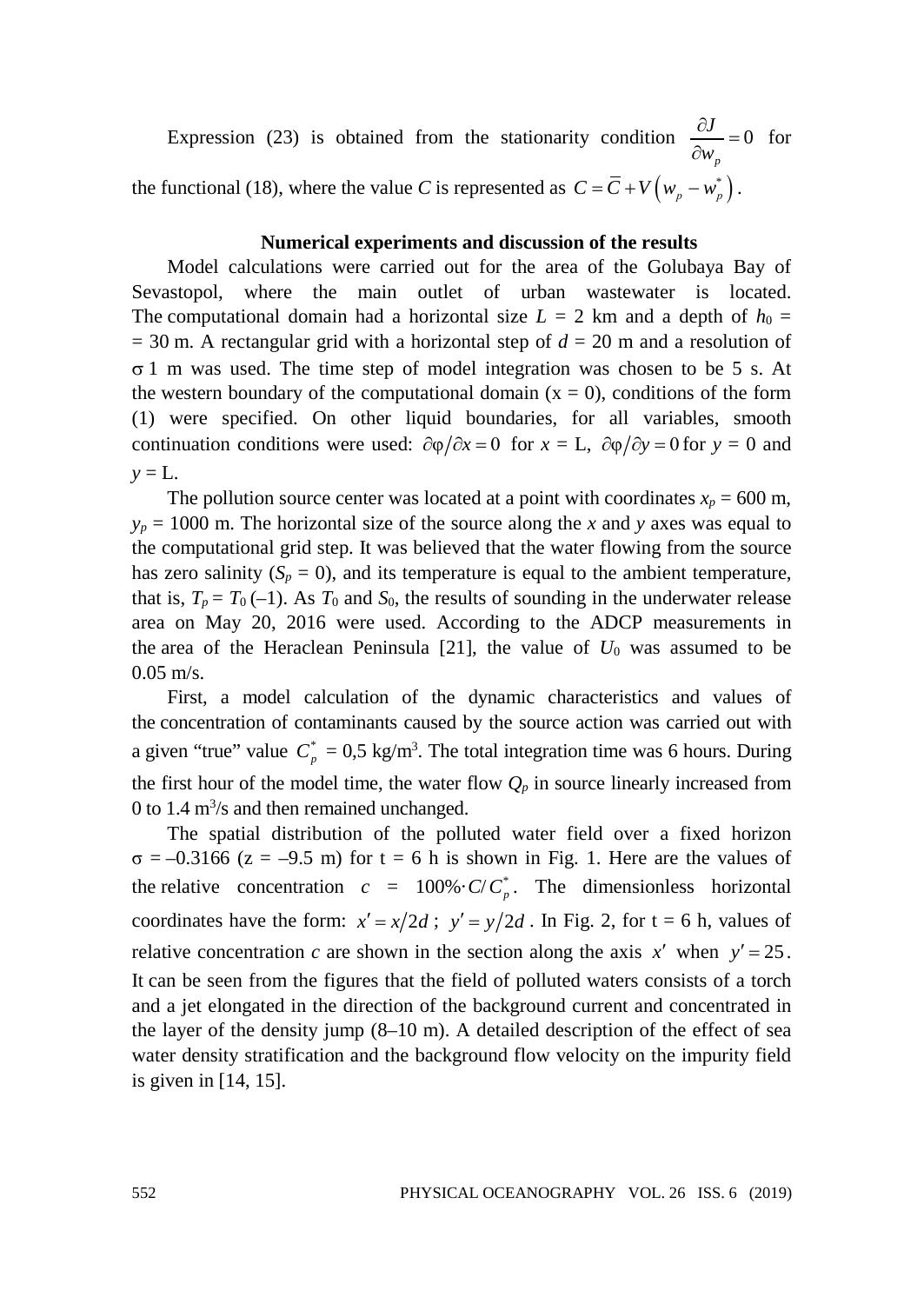

**F i g. 1.** Horizontal distribution of the relative impurity concentration *c* (%) in the area of the underwater source at  $\sigma = -0.3166$  ( $z = -9.5$  m)



**F i g. 2.** Vertical structure of the relative impurity concentration *c* (%) field in the area of the underwater source at  $v' = 25$ 

In parallel with the "model" calculation, the problem was solved in variations (14) – (17). When solving it, the necessary vertical profiles *V* were preserved at the corresponding time moments of the measurements.

In the process of model integration, the values of concentration *C* were retained. It was assumed that some moving sensor sequentially measures the vertical profile *C* from the free surface to a depth of  $z = 25$  m ( $\sigma_B = -0.8333$ ). Measurements begin at time  $t_1 = 2$  hours in the point  $(x'_1, y'_1) = (25, 20)$  and finish at time  $t_{15} = 5.5$  hours in the point  $(x'_{15}, y'_{15}) = (35, 30)$ . Time resolution of measurements is 15 min. The indicated measurement scheme is selected from the considerations that in field studies, the identification of contaminated water is usually carried out by carrying out a series of vertical soundings perpendicular to the direction of jet propagation [3].

Next, a series of numerical experiments to test the above  $C_p$  parameter identification algorithm. Numerical experiments were carried out with a different number of stations. In addition, random noise  $\xi \in [-r/2, r/2]$  was added to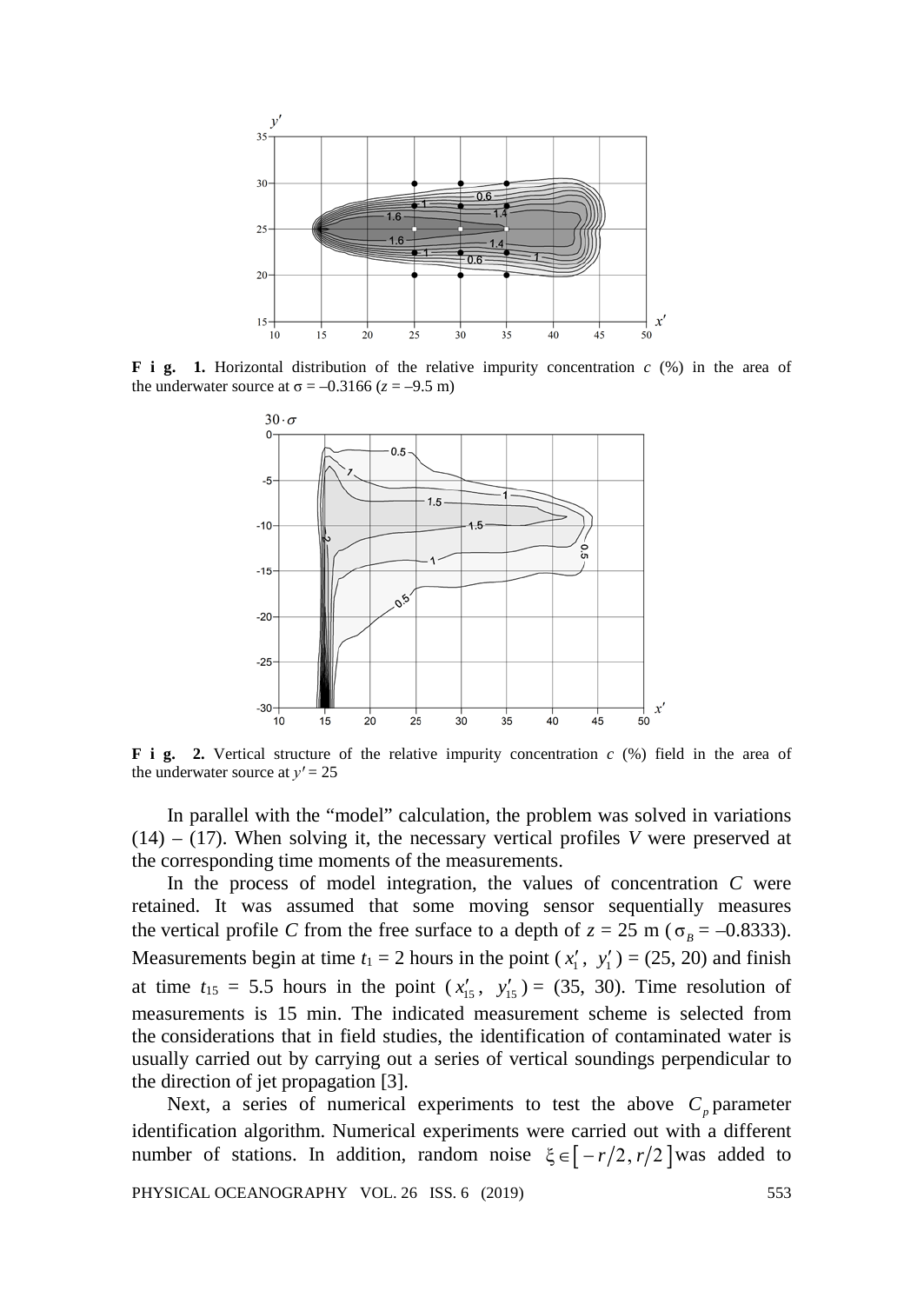the "measured" vertical profiles  $C(\sigma)$ , where, *r* is the given noise level,  $\delta \in [0,1]$  is a normally distributed random variable. As an initial approximation, a value of  $C_p = 0.1 \text{ kg/m}^3$  was set. It was established that for the convergence of the iterative process, 2–3 iterations are necessary.

The results of parameter recovery for various combinations of stations at  $0 \le r \le C_p^* / 10$  are given in Table 1. According to the comparison, without taking into account random noise, the parameter  $C_p$  is restored accurately, regardless of the number and information content of the stations used. When random noise is taken into account, the best recovery occurs when the most informative stations are used (group A), indicated in Fig. 1 by white squares. Group B includes station contamination spots located on the periphery, the coordinates of which are indicated by black circles. Such a result agrees well with the work [22] devoted to the planning of experiments.

When testing the  $w_p$  parameter identification algorithm, a series of numerical experiments was carried out. For simplicity, it was believed that measurements of all 15 vertical profiles *C*, located according to the diagram in Fig. 1, were carried out simultaneously at  $t = 4$  hours. Impurity concentration in the source  $C_p^* = 0.5$  kg/m<sup>3</sup>.

Table 1

| л.              |                    |                                          |                                                           |                                                          |  |
|-----------------|--------------------|------------------------------------------|-----------------------------------------------------------|----------------------------------------------------------|--|
| <b>Stations</b> | $r, \text{kg/m}^3$ | Noise level,<br>$100\% \cdot r/C_n^*$ ,% | Reconstructed<br>concentration $C_n$ ,<br>$\text{kg/m}^3$ | Reconstruction error.<br>$100 \cdot  1 - C_p/C_p^* $ , % |  |
| Group $A$       | 0.0000             | 0.0                                      | 0.5000                                                    | 0.0                                                      |  |
|                 | 0.0125             | 2.5                                      | 0.4791                                                    | 4.2                                                      |  |
|                 | 0.0250             | 5.0                                      | 0.5814                                                    | 16.3                                                     |  |
|                 | 0.0500             | 10.0                                     | 0.8432                                                    | 68.6                                                     |  |
| Group $B$       | 0.0000             | 0.0                                      | 0.5000                                                    | 0.0                                                      |  |
|                 | 0.0125             | 2.5                                      | 0.5836                                                    | 16.7                                                     |  |
|                 | 0.0250             | 5.0                                      | 0.6932                                                    | 38.6                                                     |  |
|                 | 0.0500             | 10.0                                     | 1.0986                                                    | 119.7                                                    |  |

**Results of reconstructing the pollutant concentration**  $C_p$  at the underwater **source exit for different groups of the stations at different noise level** *r* **in the input data**

First, 8 main problems were solved  $(1 \le j \le 8)$ , in which water consumption in the source  $Q_{p,j}$  varied from 0.8 to 2.0 m<sup>3</sup>/s with a step  $\Delta Q_p = 0.2$  m<sup>3</sup>/s. The corresponding values of the outflow velocity were determined by the formula  $w_{p,j} = Q_{p,j}/d^2$ . The "model" water consumption value  $Q_p^* = 1.4 \text{ m}^3/\text{s}$ , and the corresponding "model" value of the outflow velocity  $w_p^* = 3.5 \cdot 10^{-3}$  m/s. 554 PHYSICAL OCEANOGRAPHY VOL. 26 ISS. 6 (2019)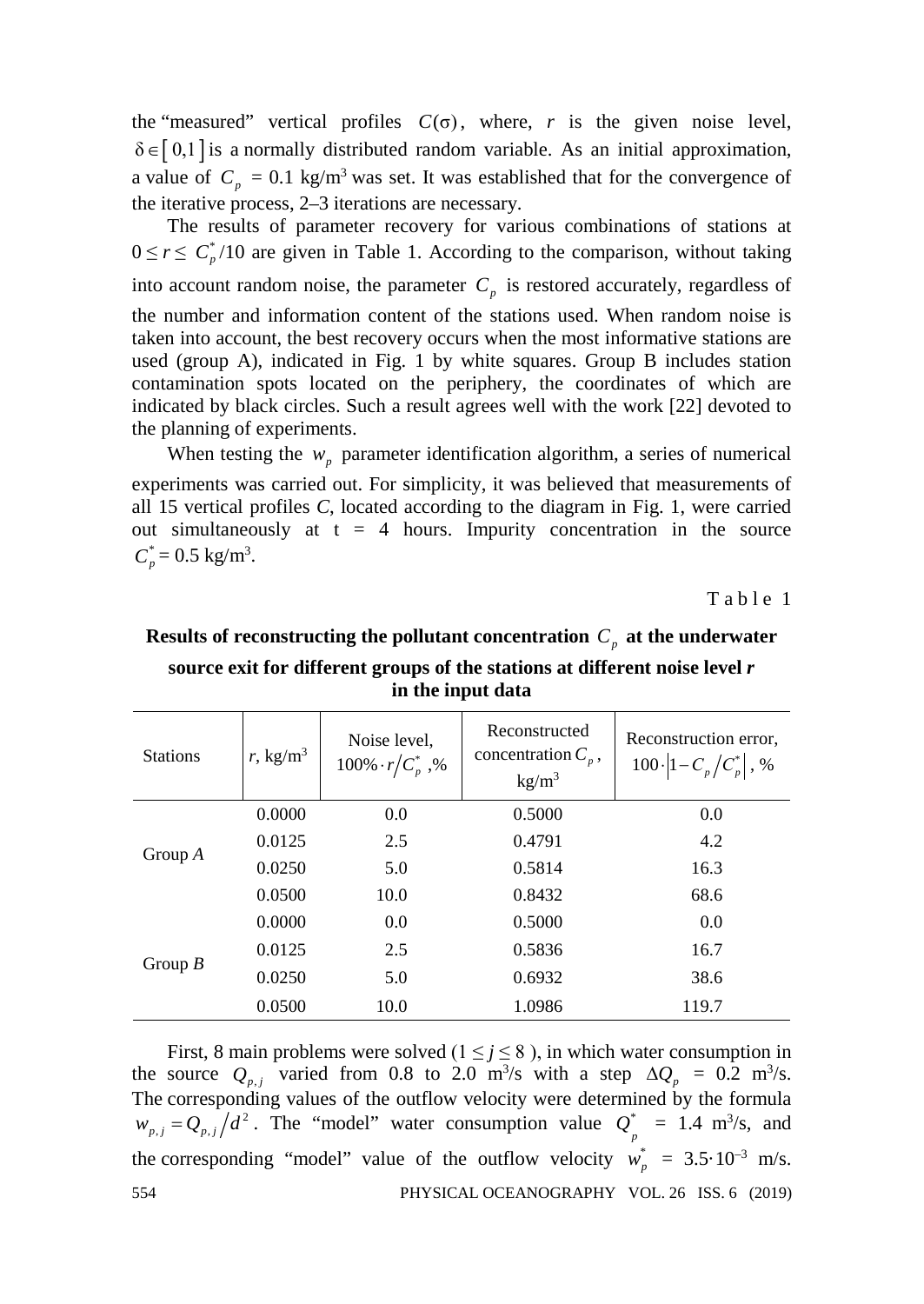In the process of solving these problems, the fields *C* were saved at  $t = 4$  hours.<br>Then, for each  $w_{n,i}$  the difference derivative was calculated Then, for each  $w_{p,j}$  the difference derivative was calculated  $V_i = C_p(w_{p,i}) - C_p(w_{p,i-1})/\Delta w_p$ , where  $\Delta w_p = \Delta Q_p/d^2$ ;  $2 \le j \le 8$ . After the mean value  $\overline{V} = 1/7 \sum V_j$  was determined. It was taken for variation in the formula (23). As an initial approximation,  $w_p = 10^{-3}$  m/s was used

The results of the reconstruction at different noise levels *r* in the input data are given in Tab. 2. As can be seen, at a noise level of 1.25% or lower, the value is reconstructed almost exactly. As with identification of  $C_p$ , the greatest decrease required parameter is due to the assimilation of information from all measurement stations (including non-informative ones) and the approximate nature of determining the concentration variation. Naturally, when assimilating the most informative data, the accuracy of parameter reconstruction is increased due to an improvement in the conditionality of the solved identification problem.

Table 2

| r, kg/m <sup>3</sup> | Noise level,<br>$100\% \cdot r/C_p^*$ , % | Reconstructed water release<br>velocity $W_p$ , m/s | Reconstruction error,<br>$100 \cdot  1 - w_p/w_p^* $ , % |
|----------------------|-------------------------------------------|-----------------------------------------------------|----------------------------------------------------------|
| 0.0000               | 0.0                                       | $3.4991985 \cdot 10^{-3}$                           | 0.0                                                      |
| 0.00675              | 1.25                                      | $3.5180813 \cdot 10^{-3}$                           | 0.5                                                      |
| 0.0125               | 2.5                                       | $3.8568601 \cdot 10^{-3}$                           | 10.2                                                     |
| 0.0250               | 5.0                                       | $4.6490142 \cdot 10^{-3}$                           | 32.8                                                     |

# **Results of reconstructing velocity of the water release**  $w_p$  from **the underwater source at different noise level** *r* **in the input data**

## **Conclusions**

Based on the analysis of numerical experiments, the applicability of the linearization algorithm for identifying the input parameters of the model of the distribution of pollutants from an underwater source is shown. The algorithms have good convergence of the iterative process, which permits quick evaluation of the pollution source concentration. The proposed algorithms can be used to solve a wide class of environmental problems, as well as to interpret and plan field experiments to study the distribution of wastewater in coastal waters.

#### REFERENCES

<sup>1.</sup> Bondur, V.G. and Grebenyuk, Yu.V., 2001. Remote Indication of Anthropogenic Influence on Marine Environment Caused by Depth Wastewater Plum: Modelling, Experiments. *Issledovanie Zemli is Kosmosa*, (6), pp. 49-67.

<sup>2.</sup> Bondur, V.G., 2005. Complex Satellite Monitoring of Coastal Water Areas. In: ISRSE, 2005. *Proceedings of 31st International Symposium on Remote Sensing of Environment, ISRSE, 2005: Global Monitoring for Sustainability and Security*. Saint Petersburg, 7 p. Available at: http://www.aerocosmos.info/pdf/1/2005\_31\_ISRSE\_Bondur.pdf [Accessed: 20 January 2020].

<sup>3.</sup> Bondur, V.G., 2011. Satellite Monitoring and Mathematical Modelling of Deep Runoff Turbulent Jets in Coastal Water Areas. In: F. S. García Einschlag, ed., 2011. *Waste Water – Evaluation and Management.* Croatia: InTech*,* pp. 155-180.<http://dx.doi.org/10.5772/16134>